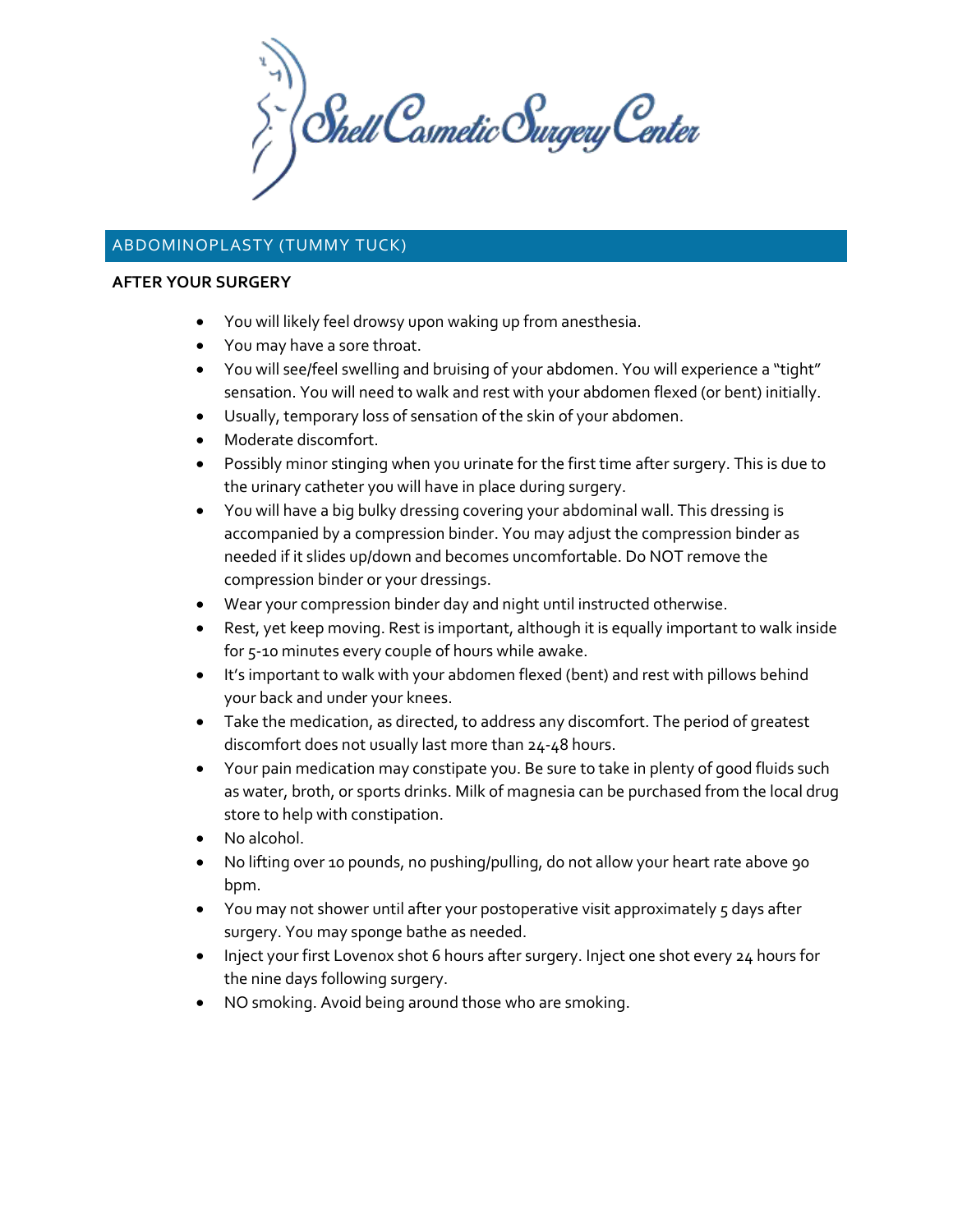#### **CALL THE OFFICE IF EXPERIENCING**

- Pain not controlled by the prescribed medication.
- Excessive or sudden swelling on one side.
- Temperature higher than 101 degrees F.
- Severe nausea and vomiting.
- Pain in calf, knee, groin, or shortness of breath.
- Continuous dizziness or unusual behavior.

# **2 TO 7 DAYS FOLLOWING SURGERY**

- During this time, you can expect to slowly progress day by day.
- Please be sure to speak with Dr. Shell before you begin to drive or return to work or a regular routine at home.
- Continue a well-balanced diet with adequate hydration.
- Advice exposure to sun and heat.
- Continue to take prescribed pain medications as needed.
- Begin to transition from prescribed pain medication to over-the-counter alternative. Dr. Shell and staff can guide you through this as needed.
- Keep wearing provided abdominal binder day and night.
- Continue keeping your abdomen flexed (bent) while walking and resting. You will be able to stand a bit more upright each day.
- Avoid exercise other than walking. Leisurely daily walks will help you feel better and prevent blood clots.
- Make sure to get up and move for about 10-15 of every 60 minutes while awake.
- NO smoking. Avoid being around those who are smoking.

### **1 TO 4 WEEKS FOLLOWING SURGERY**

- Healing is a gradual process. It is normal to feel discouraged while waiting for swelling, bruising, discomfort, and numbness to diminish. Extra rest, a nutritious diet, and avoidance of stress are important aids to recovery. Once cleared by Dr. Shell, you may take Aspirin, Advil, Aleve, etc. at this time.
- Wash incision with Dial antibacterial soap and pat dry with clean cloth.
- The small strips of tape covering your incision will fall off 2-3 weeks after surgery.
- Keep wearing your abdominal binder day and night.
- Once cleared by Dr. Shell, you may ease back into your workout routine.
- Continue to avoid sun exposure and heat. Use sunscreen on incision as it may tend to hyperpigment.
- NO smoking. Avoid being around those who are smoking.